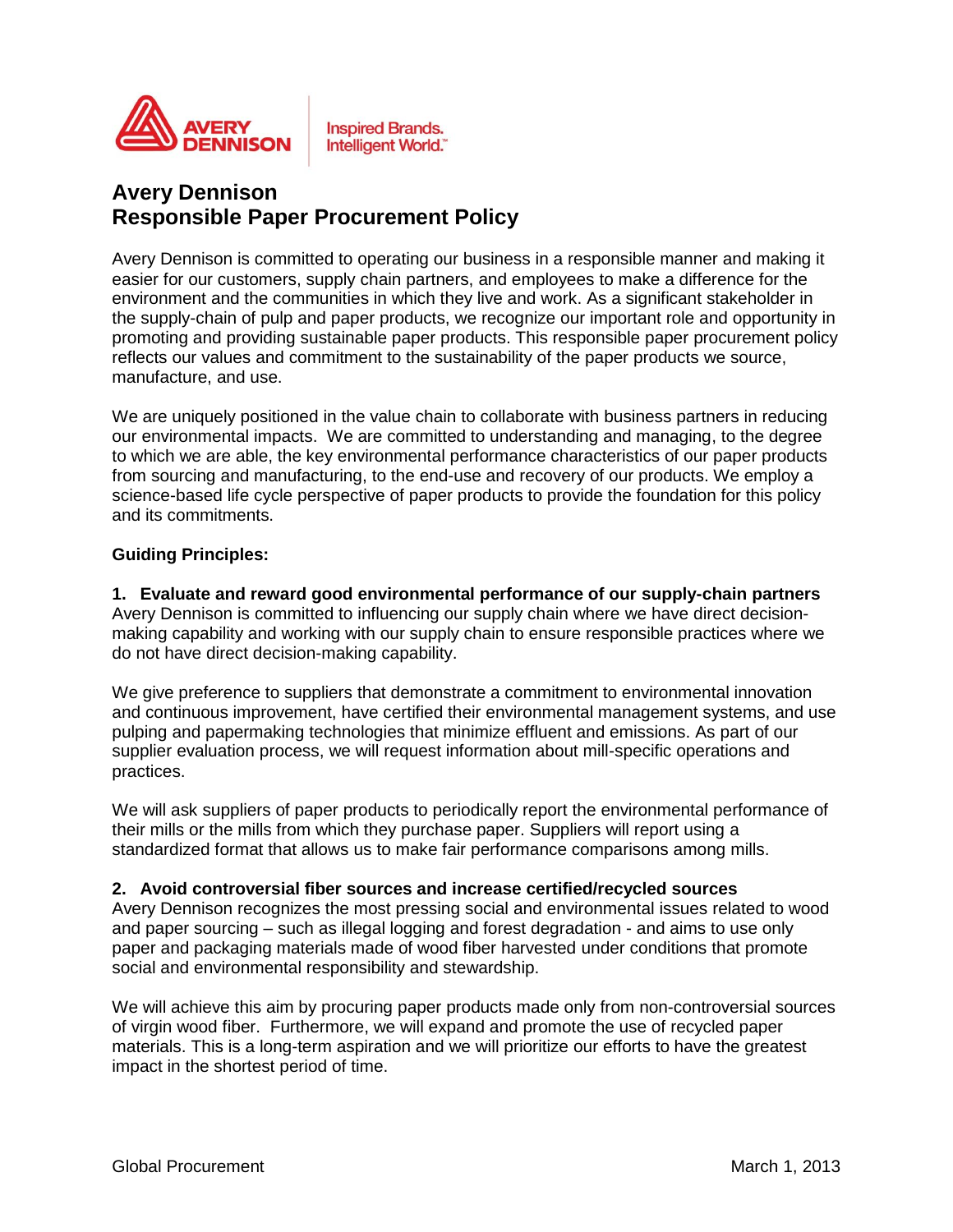## **Paper Procurement Policy:**

Avery Dennison is implementing a step-wise process to progressively reduce the percentage of wood fiber used in our paper that could be sourced from controversial sources by committing to:

- 1. Avoid fiber from high-risk areas that engage in controversial sourcing practices, by working toward ensuring that:
	- a) Fiber source origin is known and traceable,
	- b) Fiber is harvested in compliance with applicable laws and regulations,
	- c) Fiber is not harvested in violation of internationally accepted guidelines and treaties to protect human rights of indigenous peoples,
	- d) Fiber is not originating from locations identified as containing high conservation value forests, and
	- e) Fiber source not originating from areas with natural forest conversion rate above 0.5%/year for the purposes of timber production plantations or for other non-forest uses.
- 2. Increase the use of wood/fiber that has been certified by a credible third-party forest certification scheme (for virgin and recycled) with preference for Forest Stewardship Council (FSC®) Certified material where market conditions and good business practices allow. Where conditions do not support sourcing of FSC®-certified product, other industryrecognized forest certification standards will be accepted. We will survey our paper product suppliers to confirm the proper source of fiber.
- 3. In addition, we will strive to maximize post-consumer recycled content where possible, while maintaining product integrity and performance specifications.

Avery Dennison will work with our supply chain partners as we implement this policy to:

- Develop verifiable processes and systems to support this work, which will include asking suppliers to report sourcing and environmental performance information and provide documentation to demonstrate conformance on an annual basis;
- Understand the full chain of custody to ensure that wood fiber-based paper materials are only sourced from responsibly managed forests and/or recycled sources;
- **Engage external forest products supply chain experts;**
- Focus on areas of highest perceived shared value;
- Exclude wood/fiber from sources that do not comply with this policy; and
- Publish progress toward meeting our commitments.

We will review our policy and commitments on a regular basis to ensure they reflect the state of the industry and are based on the best available scientific evidence to help minimize the environmental and social impacts of our paper sourcing decisions across the entire paper lifecycle.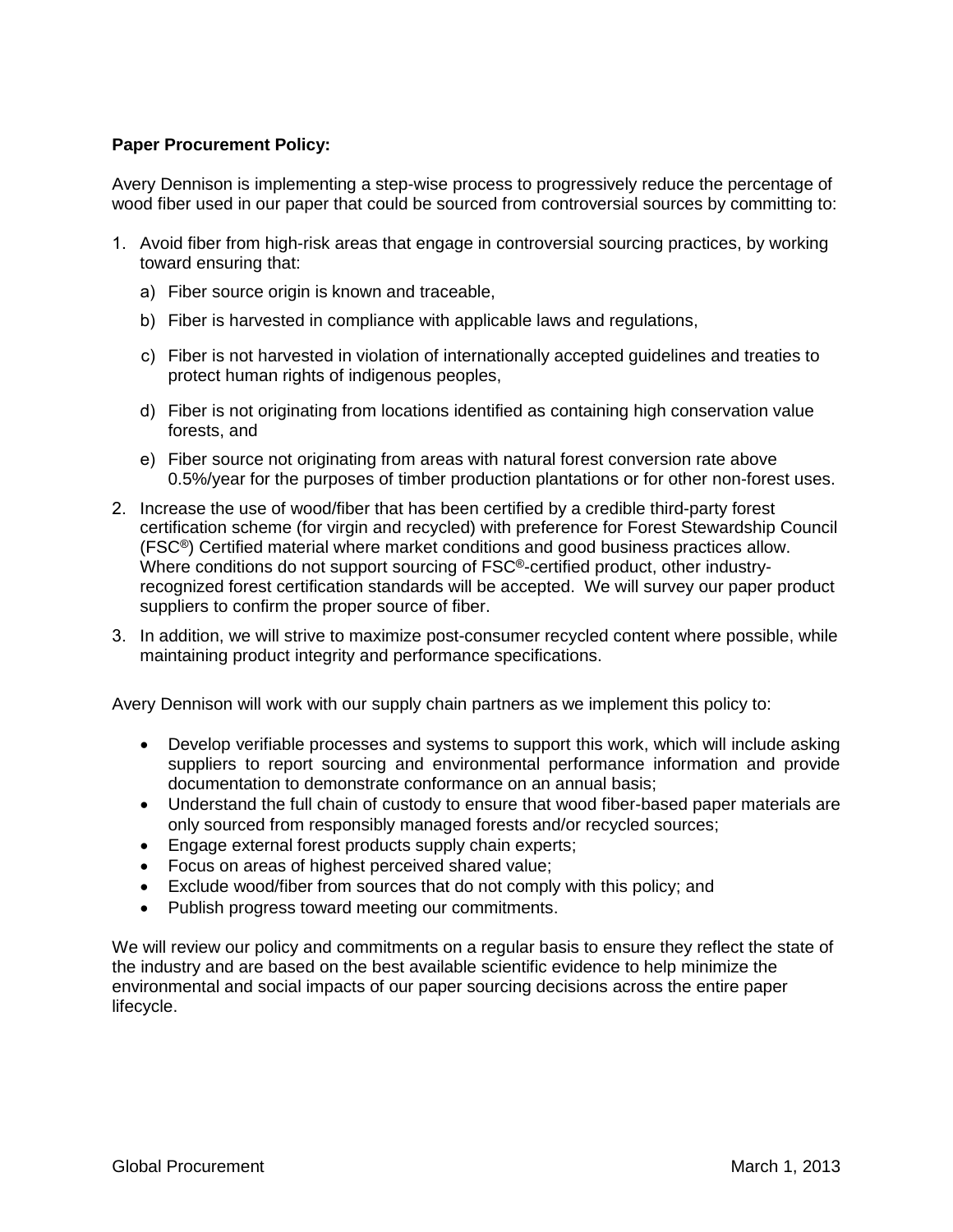## **Definitions:**

- 1. Wood fiber refers to paper, wood and wood-based materials and includes all products and product packaging composed of any grade of paper or wood, including coated and uncoated paperboard, kraft paper and corrugated cardboard.
- 2. Recycled material Material that demonstrably would have otherwise been disposed of as waste or used for energy recovery, but has instead been collected and reclaimed as input material, in lieu of virgin material, for re-use, recycling, re-milling in a manufacturing process.
- 3. Responsibly managed forests forests managed in an environmentally responsible, socially beneficial and economically viable manner to assure fiber does not originate from controversial sources.
- 4. Paper and packaging materials materials including but not limited to packaging, copy paper, marketing materials and publications.
- 5. Credible forest certification scheme a program that certifies that forests have been independently assessed as being managed in an environmentally responsible, socially beneficial and economically viable manner. The independent certification process requires that standard setting, accreditation, and auditing all be performed by different independent bodies.
- 6. Wood that has been harvested in accordance with applicable laws and regulations laws applicable to harvesting in that location or jurisdiction including the acquisition of the harvesting rights from the rightful owner; the harvesting methods used and the payment of all relevant fees and royalties.
- 7. High Conservation Value Forests Forests that have one or more of the following attributes:
	- a) forest areas containing globally, regionally or nationally significant: concentrations of biodiversity values (e.g. endemism, endangered species, refugia); and/or large landscape level forests, contained within, or containing the management unit, where viable populations of most if not all naturally occurring species exist in natural patterns of distribution and abundance;
	- b) forest areas that are in or contain rare, threatened or endangered ecosystems;
	- c) forest areas that provide basic services of nature in critical situations (e.g. watershed protection, erosion control);
	- d) forest areas fundamental to meeting basic needs of local communities (e.g., subsistence, health) and/or critical to local communities' traditional cultural identity (areas of cultural, ecological, economic or religious significance) identified in cooperation with such local communities.
- 8. Indigenous peoples"The existing descendants of the peoples who inhabited the present territory of a country wholly or partially at the time when persons of a different culture or ethnic origin arrived there from other parts of the world, overcame them and, by conquest, settlement, or other means reduced them to a non-dominant or colonial situation; who today live more in conformity with their particular social, economic and cultural customs and traditions than with the institutions of the country of which they now form a part, under State structure which incorporates mainly the national, social and cultural characteristics of other